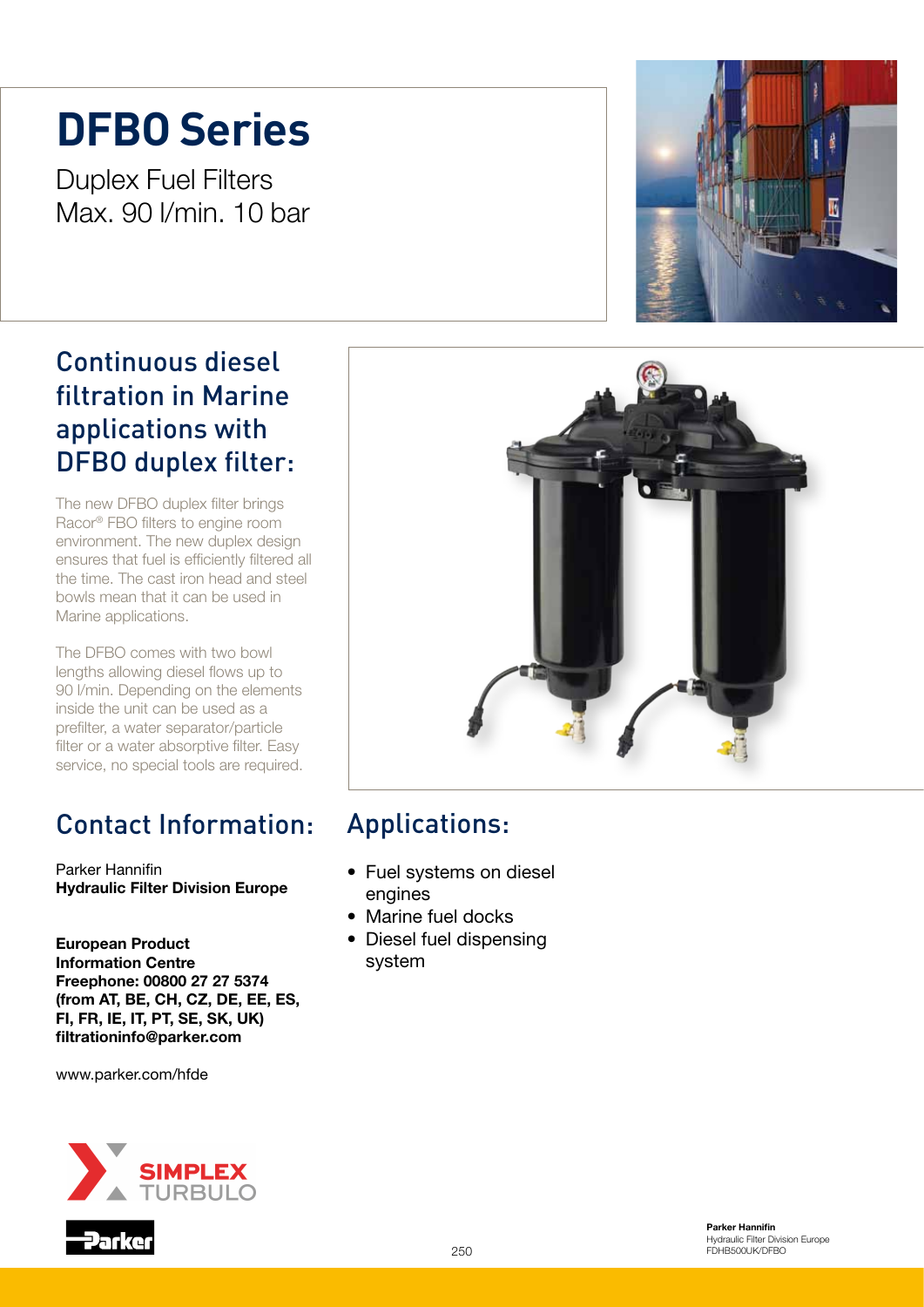#### **Specification**

#### **Duplex filter:**

Change-over valve with open center position. Locking device for both end positions and center position. Manual vent valves and drain valves.

#### **Maximum operating pressure:**

10 bar (Marine assemblies 7 bar)

#### **Connections:**

Threaded ports M30 x 1,5 or optionally G1" facing downwards.

#### **Seal material:**

Fluoroelastomer

#### **Operating temperature:**

0°C...+80°C (Marine assemblies 0°C...+60°C), for other temperatures consult Parker Filtration.

#### **Housing material:**

Head material cast iron, bowl material steel. **Weight:** 40 kg

#### **Nominal flow rate (3 cSt):**

DFBO-10: 70 l/min (4.2 m<sup>3</sup>/h)

DFBO-14: 90 l/min (5.4 m<sup>3</sup>/h) **Bypass valve:**

No bypass

#### **Filter elements:**

Filter separator elements with micron ratings  $10 \mu m$ and 25  $\mu$ m remove water and contaminants from fuel streams. Other types of FBO elements and other ratings are available, see replacement element table on the following page.

#### **Fluid compatibility:**

Suitable for use with diesel fuel, jet fuel, gasoline, kerosene, JP4, JP5 and JP8.



Jarker